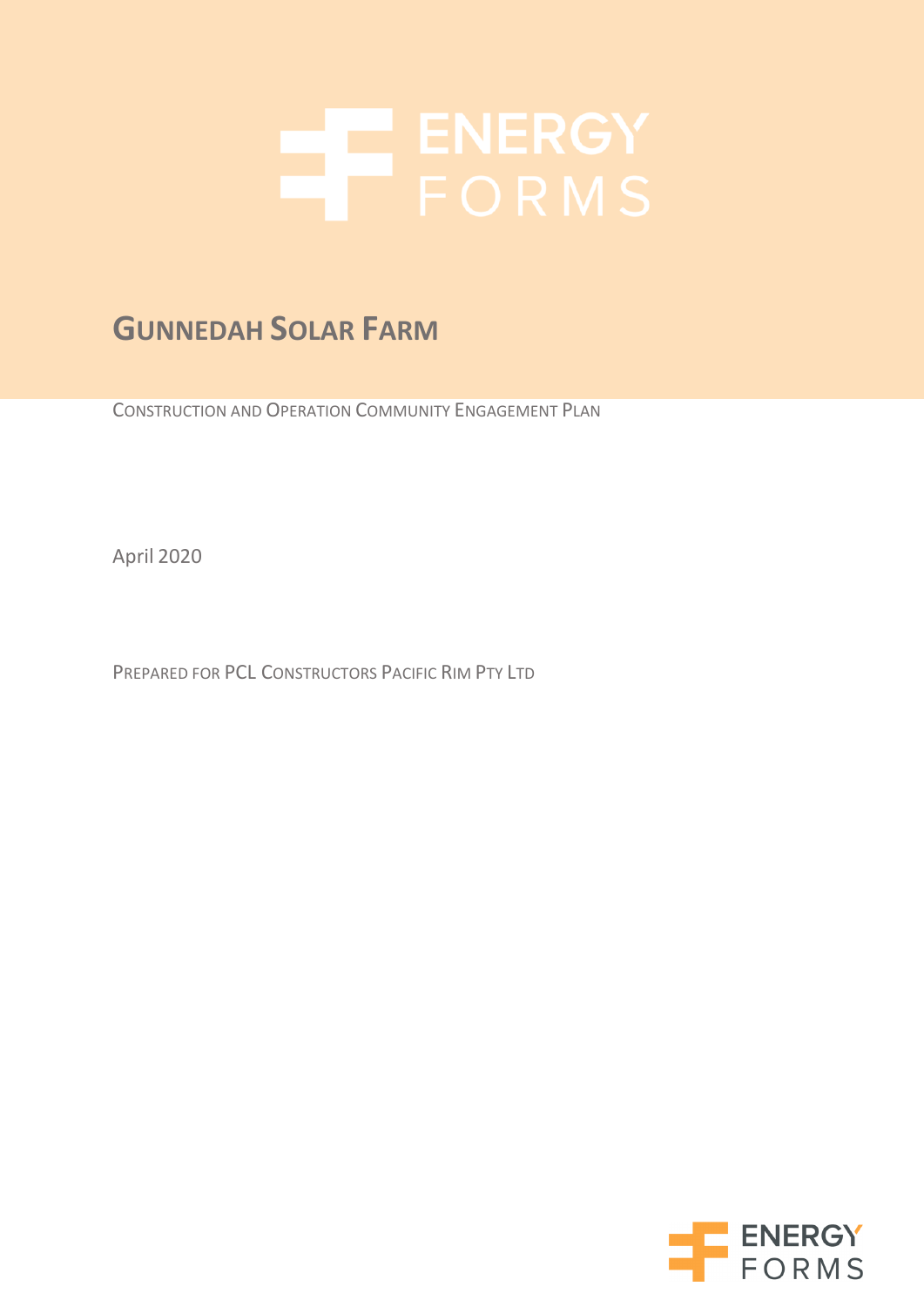#### Prepared for Insert Client

| <b>Version</b> | Author        | Date       | Description of changes         |
|----------------|---------------|------------|--------------------------------|
|                | Shane Melotte | 03-03-2020 |                                |
|                | Ben Cushnie   | 01-04-2020 | Updates based on DPIE feedback |

**Prepared by** Energy Forms Level 8, 91 William St, Melbourne 3000 P O Box 23040, Docklands, 8012 © March 24, 2020 Energy Forms Pty Ltd

The information contained in this document produced by Energy Forms and is solely for the use of the Client identified on this page for the purpose for which it has been prepared by Energy Forms and undertakes no duty to or accepts any responsibility to any third party who may rely upon this document. All rights reserved. No section or element of this document may be removed from this document, reproduced, electronically stored or transmitted in any form without the written permission of Energy Forms Pty Ltd.

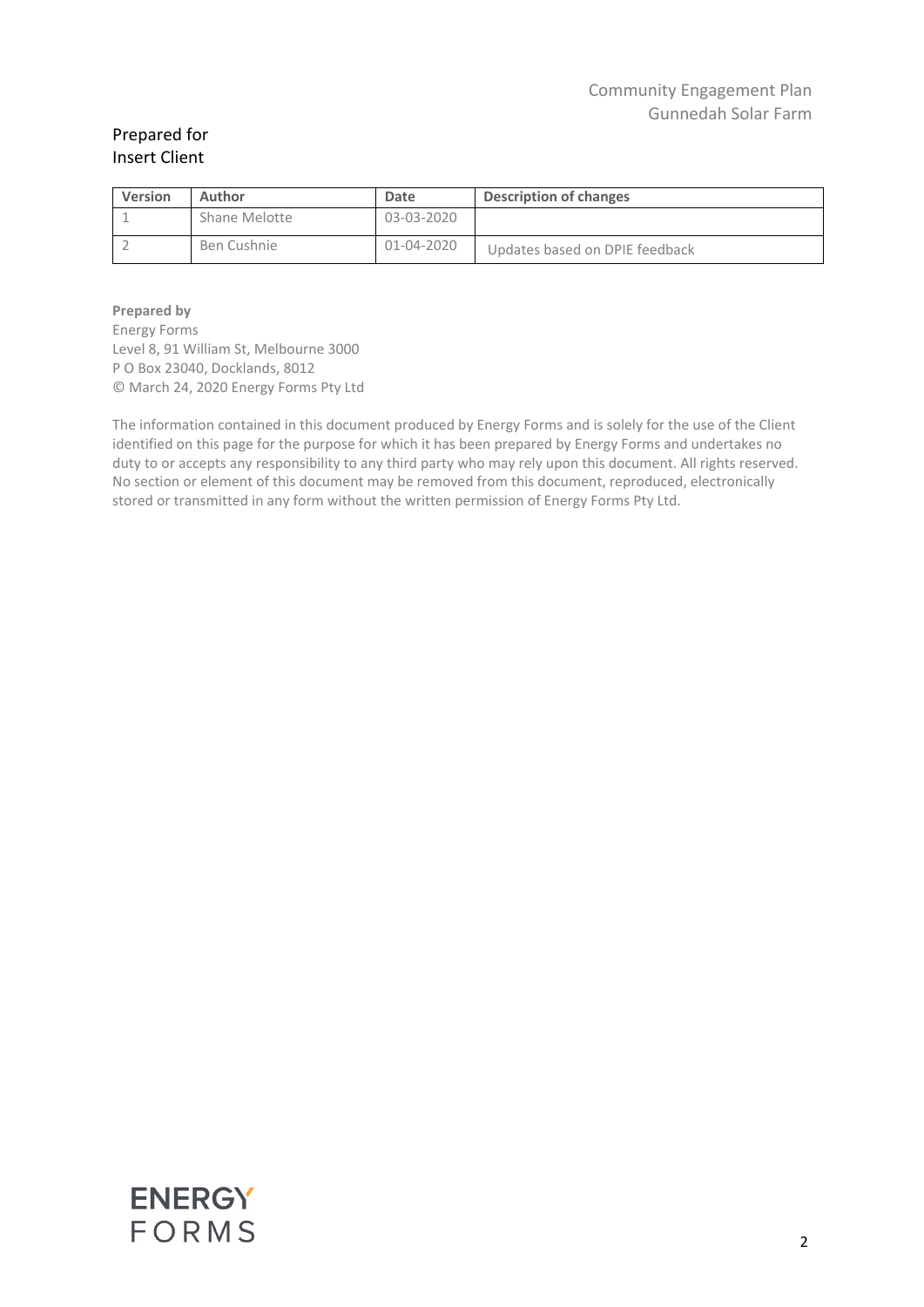#### TABLE OF CONTENTS

| 1.1 | م بالسياسية بالسياسية بالسياسية بالسياسية بالسياسية بالسياسية بالسياسية بالسياسية بالسياسية بالسياسية بالسياسية<br>السياسية بالسياسية بالسياسية بالسياسية بالسياسية بالسياسية بالسياسية بالسياسية بالسياسية بالسياسية بالسياسية |  |
|-----|---------------------------------------------------------------------------------------------------------------------------------------------------------------------------------------------------------------------------------|--|
|     |                                                                                                                                                                                                                                 |  |
| 2.1 |                                                                                                                                                                                                                                 |  |
| 2.2 |                                                                                                                                                                                                                                 |  |
| 2.3 |                                                                                                                                                                                                                                 |  |
| 2.4 |                                                                                                                                                                                                                                 |  |
|     |                                                                                                                                                                                                                                 |  |
| 3.1 |                                                                                                                                                                                                                                 |  |
| 3.2 |                                                                                                                                                                                                                                 |  |
|     |                                                                                                                                                                                                                                 |  |
|     |                                                                                                                                                                                                                                 |  |
| 4.1 |                                                                                                                                                                                                                                 |  |
| 4.2 |                                                                                                                                                                                                                                 |  |
|     |                                                                                                                                                                                                                                 |  |
|     |                                                                                                                                                                                                                                 |  |

Appendix 1 - Complaints Investigation Management Plan

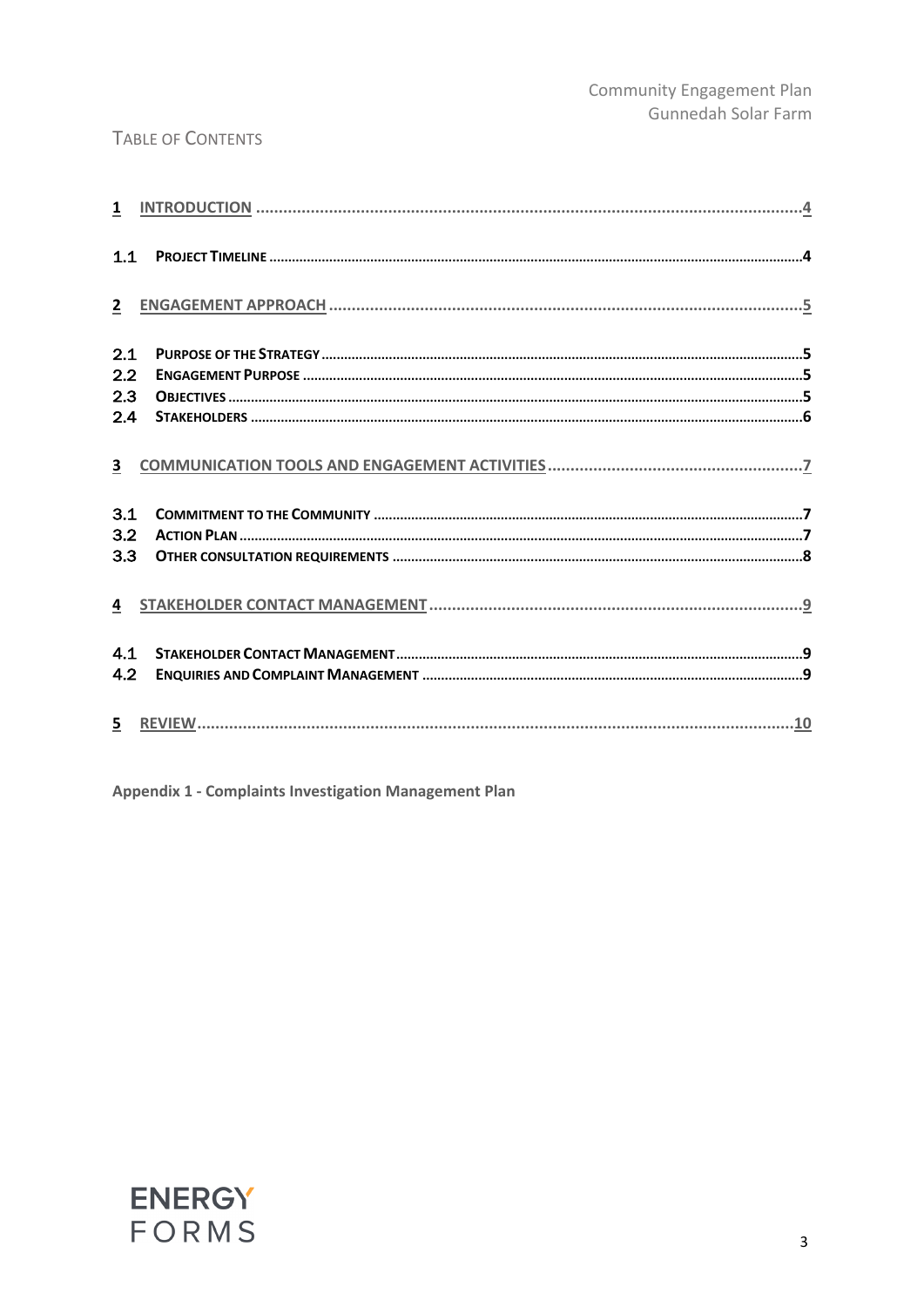### <span id="page-3-0"></span>1 INTRODUCTION

This Plan is prepared for PCL Pty Ltd. who are the proponent for the Gunnedah Solar Farm (GSF or the project) that is proposed to be located near Gunnedah NSW. This plan sets out the key community and stakeholder engagement activities and management strategies for the construction and operation of this project.

The GSF is being developed by Canadian Solar Inc through their wholly owned company Gunnedah Solar Farm Pty Ltd.

The GSF was granted Development Consent (SSD 8658) on the 12th of March 2019 by the Department of Planning, Industry and Environment NSW (DPIE) . The approved development consent allows for the development of a large-scale solar farm located at 765 Orange Grove Road, Gunnedah.

The Proposed Development involves the installation of PV panels with a combined generation capacity of approximately 110 MW(AC) on approximately 200 hectares of land. The proposed project will connect to the Boggabri East-Gunnedah 132 kV line which runs along Orange Grove Road at the southern boundary of the Site. This easement contains existing TransGrid 132kV overhead lines connecting to the Gunnedah substation approximately 2.3km to the south of the site.

The project received a number of objections from the nearby neighbours and was ultimately approved by the Independent Planning Commission subject to a range of conditions. Given these sensitivities it is critical that the community and in a particular these stakeholders are kept well informed about the progress of the project to ensure full awareness of potential actions that may impact on their daily activities.

#### 1.1 PROJECT TIMELINE

The indicative timeline for the Project is as follows:

Construction is scheduled to commence in March 2020

Construction, inclusive of commissioning and the subsequent removal of all temporary construction infrastructure is scheduled for late July 2021 representing a 14-month construction period.

Construction hours as per the development consent will be:

- 7:00 am to 6:00 pm Monday to Friday:
- 8:00 am to 1:00 pm on Saturdays; and
- at no time on Sundays and NSW public holidays.

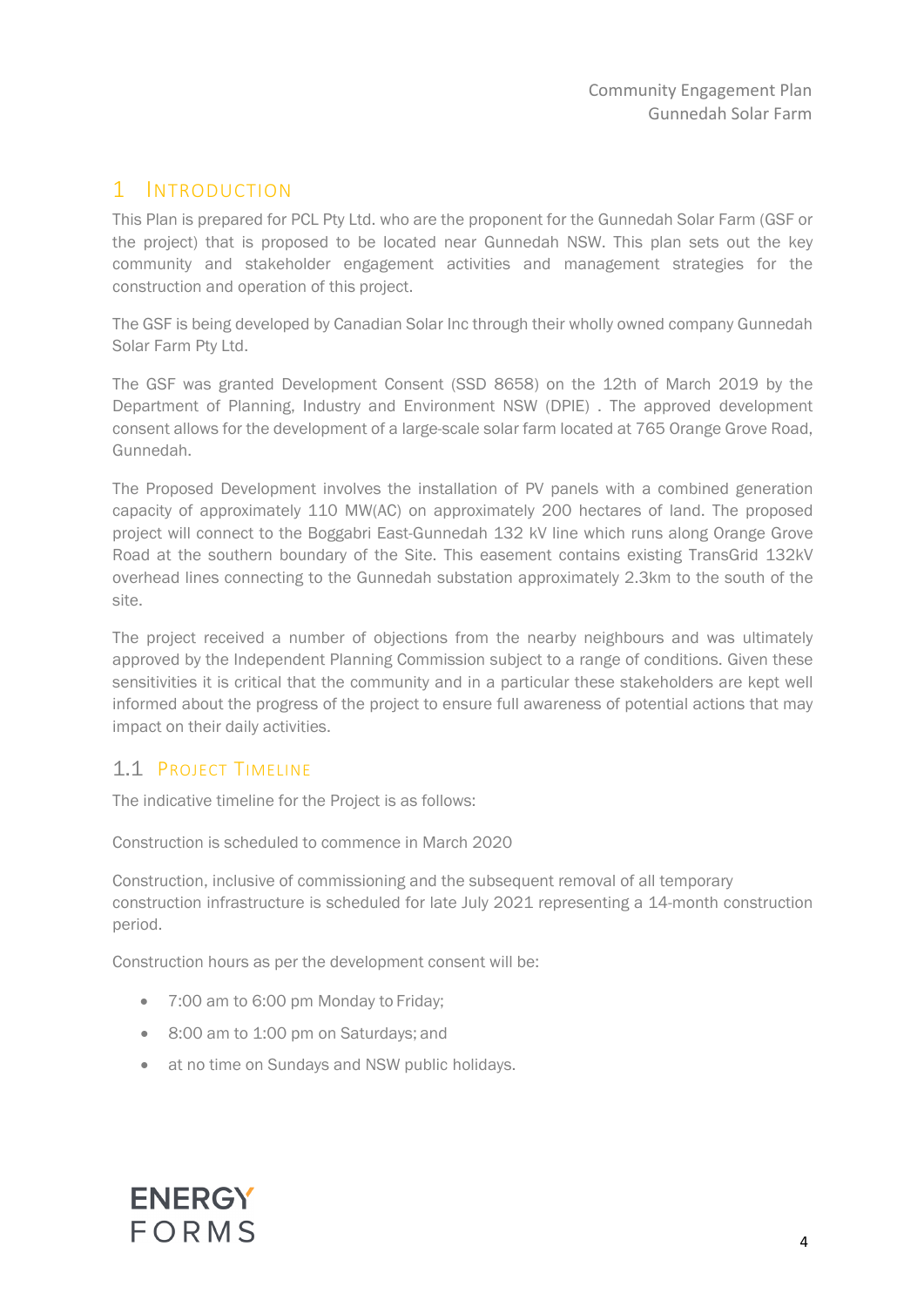# <span id="page-4-0"></span>2 Engagement Approach

#### 2.1 PURPOSE OF THE STRATEGY

The purpose of this strategy is to:

- Identify key stakeholders;
- Characterise the stakeholder groups in terms of their interests, concerns and consultation needs and potential to provide local knowledge;
- Describe the consultation methods to be used and outline a schedule of consultation activities; and
- Outline how inputs from stakeholders will be recorded, considered and/or addressed through various stages of the Project.

#### 2.2 ENGAGEMENT PURPOSE

A considered and thorough communication and engagement process will be a critical element of the Project's success. This section summarises how the Project team will communicate and engage with key stakeholders, continue to build brand identity for the PCL Pty Ltd., establish trust and develop effective communication tools and tactics to support the successful construction and completion of the Project.

Our communication and engagement activities will be underpinned by the engagement levels defined by the 2004 International Association of Public Participation: informing, consulting, involving, collaborating and empowering.

Guiding principles:

- Move from informing to listening
- Increasing level of trust in relationships
- Decisions based on collective needs, not individual needs
- People genuinely feel a part of the process and own the solution

### 2.3 OBJECTIVES

Business objectives: (what our business or organisation is aiming to achieve)

- Secure community and stakeholder support for the Project (including planning and environmental approvals as required.)
- Successful construction and operation the large-scale solar farm/energy facility

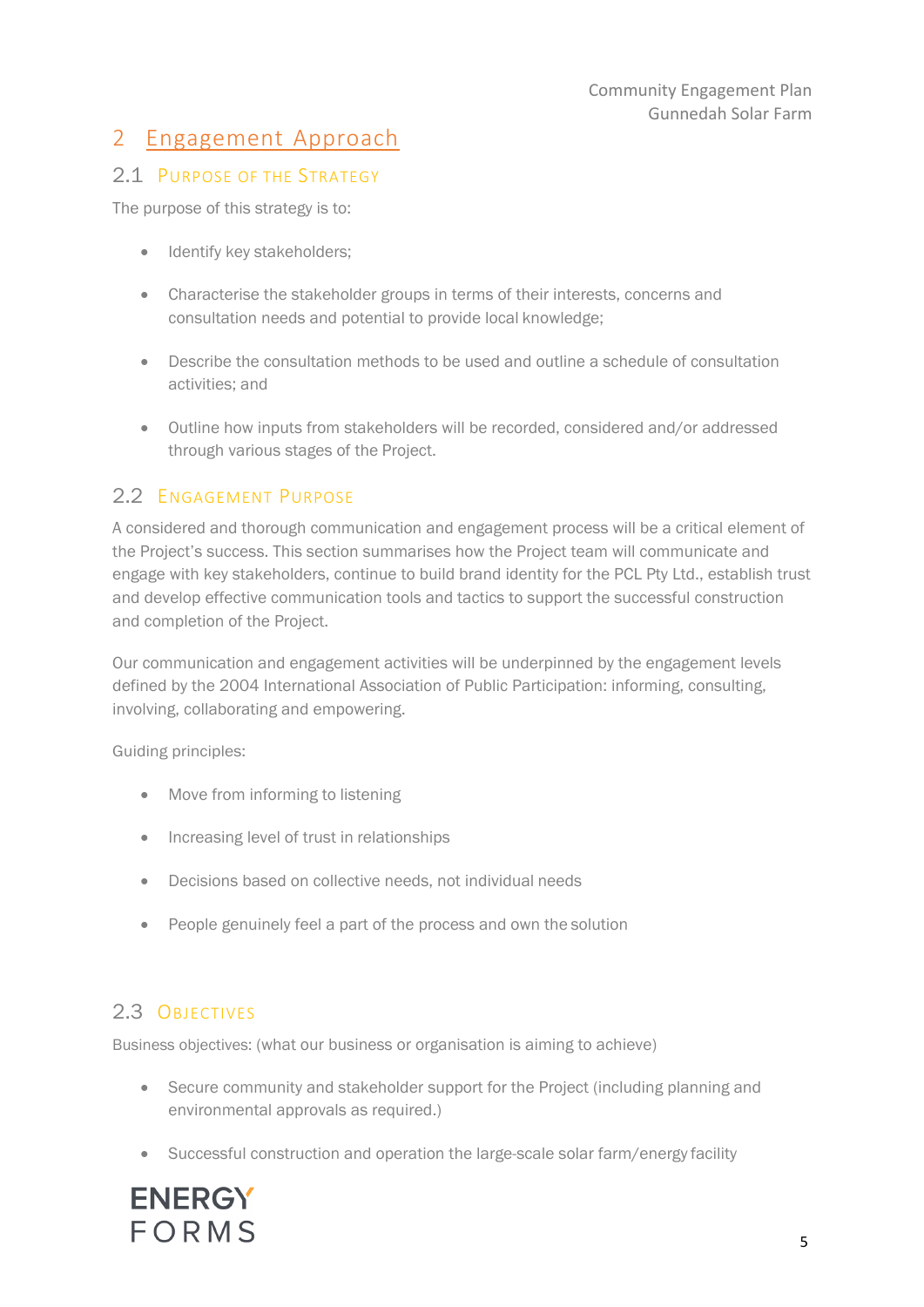#### Community Engagement Plan Gunnedah Solar Farm

- Ongoing successful partnership between Project partners including funders
- Ongoing positive relationship with surrounding neighbours and key stakeholders such as Gunnedah Shire Council.

Communication objectives:

- Raise community and stakeholder awareness about the Project and its benefits and opportunities presented by the shift to a renewable energy future.
- Offer community members and stakeholders a genuine opportunity to discuss the Project and any potential issues and benefits of the Project and submit any concerns formally.
- Communication strategies align objectives of key stakeholders, such as:
	- The community consultation requirements of the DPIE
	- The requirements of the landholders
	- The broader State and Federal Government energy policy and strategy statements as relevant to the Project
- Consistent, relevant and regular communication between partners internal and external.
- To ensure project participants understand and support the Project.
- Facilitate stakeholder and public access to the information they need to support development of a successful Project.
- Community and stakeholders provided with adequate information.
- Support for the Project is maintained throughout the construction period and its life cycle.
- The engagement is flexible and responsive to the outcomes throughout the engagement process.

#### 2.4 STAKEHOLDERS

Stakeholders are individuals, groups or other organisations or entities that have an interest in a decision, issue or situation relating to the Project. Not all stakeholder groups are homogenous and each will have varying levels of interest, impact, needs, concerns, wants, relationships and influence. The key stakeholders are identified as follows:

| Stakeholder | Description |
|-------------|-------------|
|-------------|-------------|

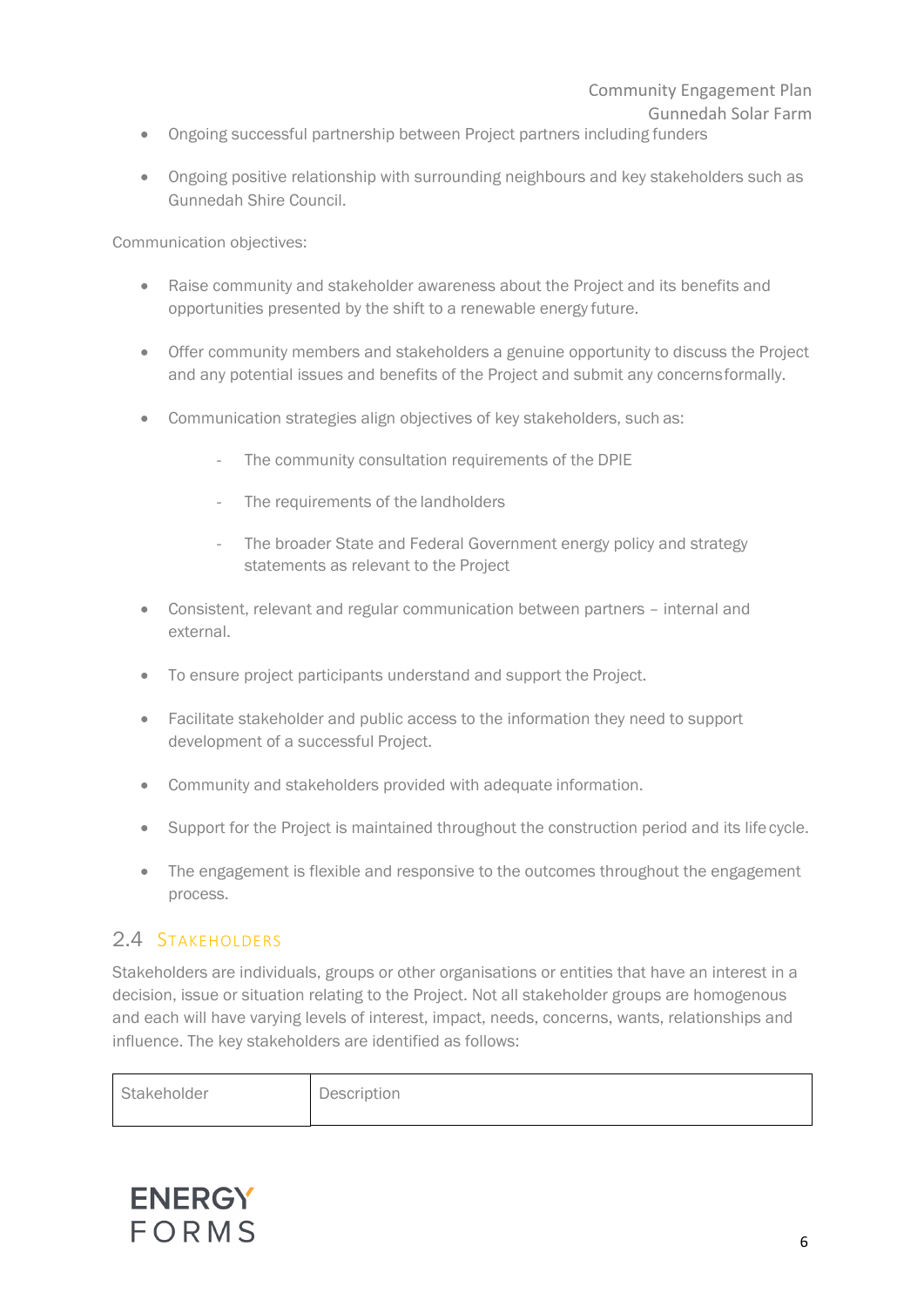| Involved landowners                   | those who have Project infrastructure on their land with landowner<br>agreements in place.                                                                                                                               |
|---------------------------------------|--------------------------------------------------------------------------------------------------------------------------------------------------------------------------------------------------------------------------|
| Neighbouring/interested<br>landowners | Neighbours within the vicinity of the solar farm and those who<br>made presentations to the project during the assessment process.                                                                                       |
| <b>Broader community</b>              | Includes people within the Gunnedah township and wider area.                                                                                                                                                             |
| Business/Industry                     | Includes business/industry within the Gunnedah township and<br>wider area that may be interested in supporting the project.                                                                                              |
| Authorities                           | Gunnedah Shire Council is the relevant Shire Council.<br>Secretary of the Department, or nominee<br>DPIE - Biodiversity & Conservation, Water<br><b>RFS Rural Fire Service</b><br><b>RMS Roads and Maritime Services</b> |

Other stakeholders may be identified during the construction process.

# <span id="page-6-0"></span>3 Communication Tools and Engagement activities

#### 3.1 COMMITMENT TO THE COMMUNITY

PCL are committed to delivering the construction of the Project in compliance with the necessary regulations and minimising impacts on neighbours and the surrounding community.

## 3.2 ACTION PLAN

Prior to and during the construction of the solar arm the following planned activities are proposed.

| <b>Action /Community</b>                                              | Timing                               | Tools                                                                                                   | Responsibility              |
|-----------------------------------------------------------------------|--------------------------------------|---------------------------------------------------------------------------------------------------------|-----------------------------|
| 1 on 1 conversations<br>with immediately<br>adjoining<br>landholders. | Prior to construction<br>commencing. | $FAQ$ Sheet $1 -$<br><b>Project Summary</b><br>and Construction<br>Program. Include<br>contact details. | PCL and<br>representatives. |

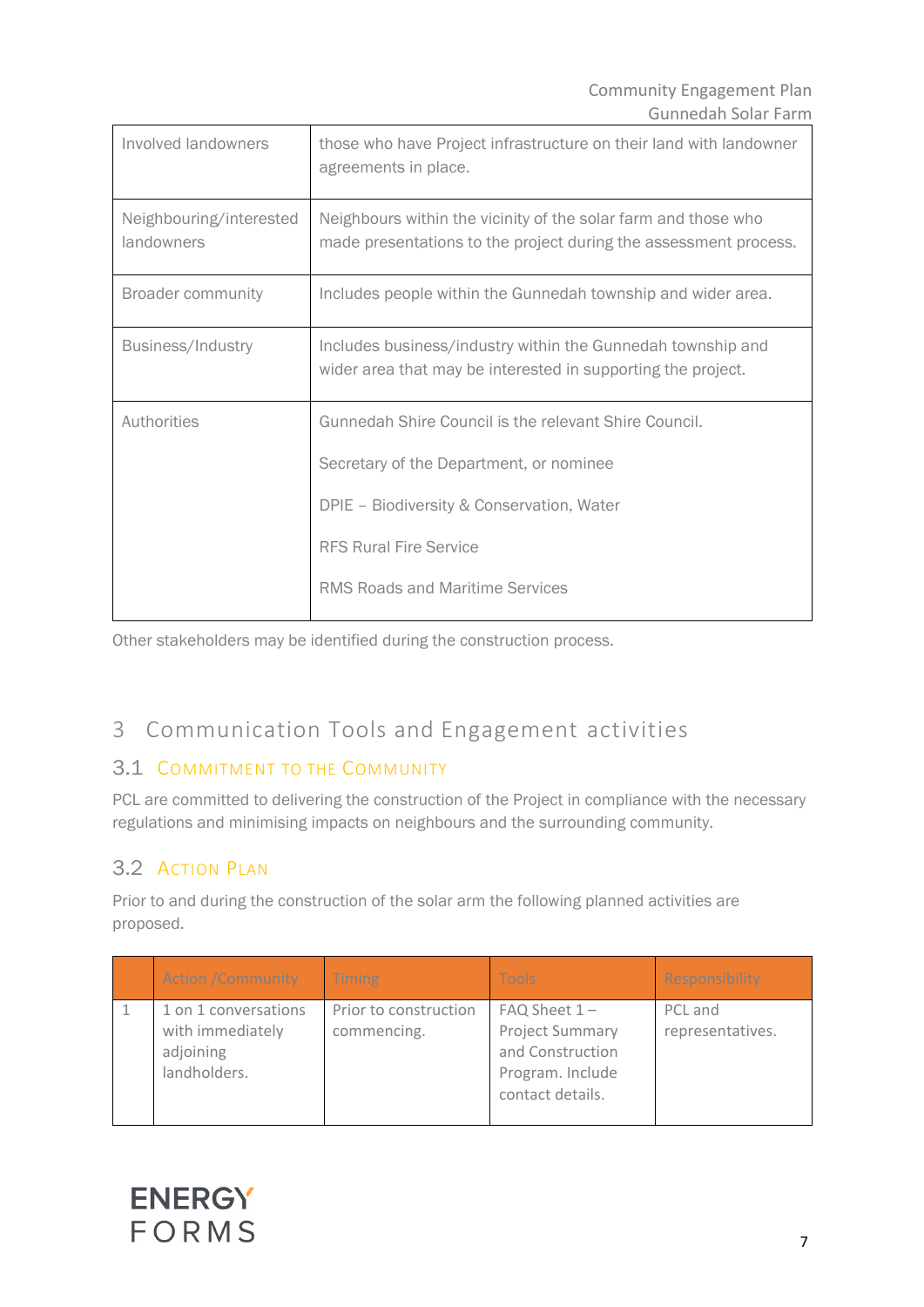Community Engagement Plan Gunnedah Solar Farm

| $\overline{2}$ | Project update to<br>surrounding<br>landholders.                 | Q1 2020                     | FAQ Sheet 1 letter<br>drop.                                | PCL and<br>representatives.                                                                  |
|----------------|------------------------------------------------------------------|-----------------------------|------------------------------------------------------------|----------------------------------------------------------------------------------------------|
|                |                                                                  |                             |                                                            |                                                                                              |
| $\overline{3}$ | Notification of<br>construction<br>commencement to<br>Council.   | Q1 2020                     | Presentation.                                              | PCL and<br>representatives.                                                                  |
| $\Delta$       | <b>State Government</b><br>Notifications.                        | As per approvals.           | Relevant<br>documentation,<br>Presentations if<br>required | PCL and<br>representatives.                                                                  |
| 5              | Local Businesses.                                                | Q1 2020                     | Email through<br>Council economic<br>development officer.  | PCL and<br>representatives.                                                                  |
| 6              | Media releases.                                                  | As required                 | As required.                                               | PCL and<br>representatives.                                                                  |
| $\overline{7}$ | Announcement of<br>construction<br>commencement                  | Construction start          |                                                            | PCL and<br>representatives.                                                                  |
| 8              | Construction updates<br>to community and<br>key stakeholders     | Throughout<br>construction. | Mail out, website<br>updates, 1:1<br>meetings as required  | PCL and<br>representatives.<br>Canadian Solar                                                |
| 9              | Formal Opening.                                                  | Post commissioning          | Invitations, mail out,<br>media release,<br>website update | PCL and<br>representatives,<br>Canadian Solar                                                |
| 10             | <b>Operation Updates to</b><br>community and key<br>stakeholders | Throughout<br>operation     | Mail outs, website<br>updates                              | PCL and<br>representatives,<br>Canadian Solar,<br>Operation and<br>Maintenance<br>Contractor |

### **3.3 OTHER CONSULTATION REQUIREMENTS**

In addition to the above activities PCL will be meet their community and stakeholder consultation and engagement obligations set out in other management plans developed for the construction of this project. This includes the following key plans:

- Traffic Management Plan
- Water Management Plan
- Construction Environmental Management Plan
- Local Accommodation and Resource Plan

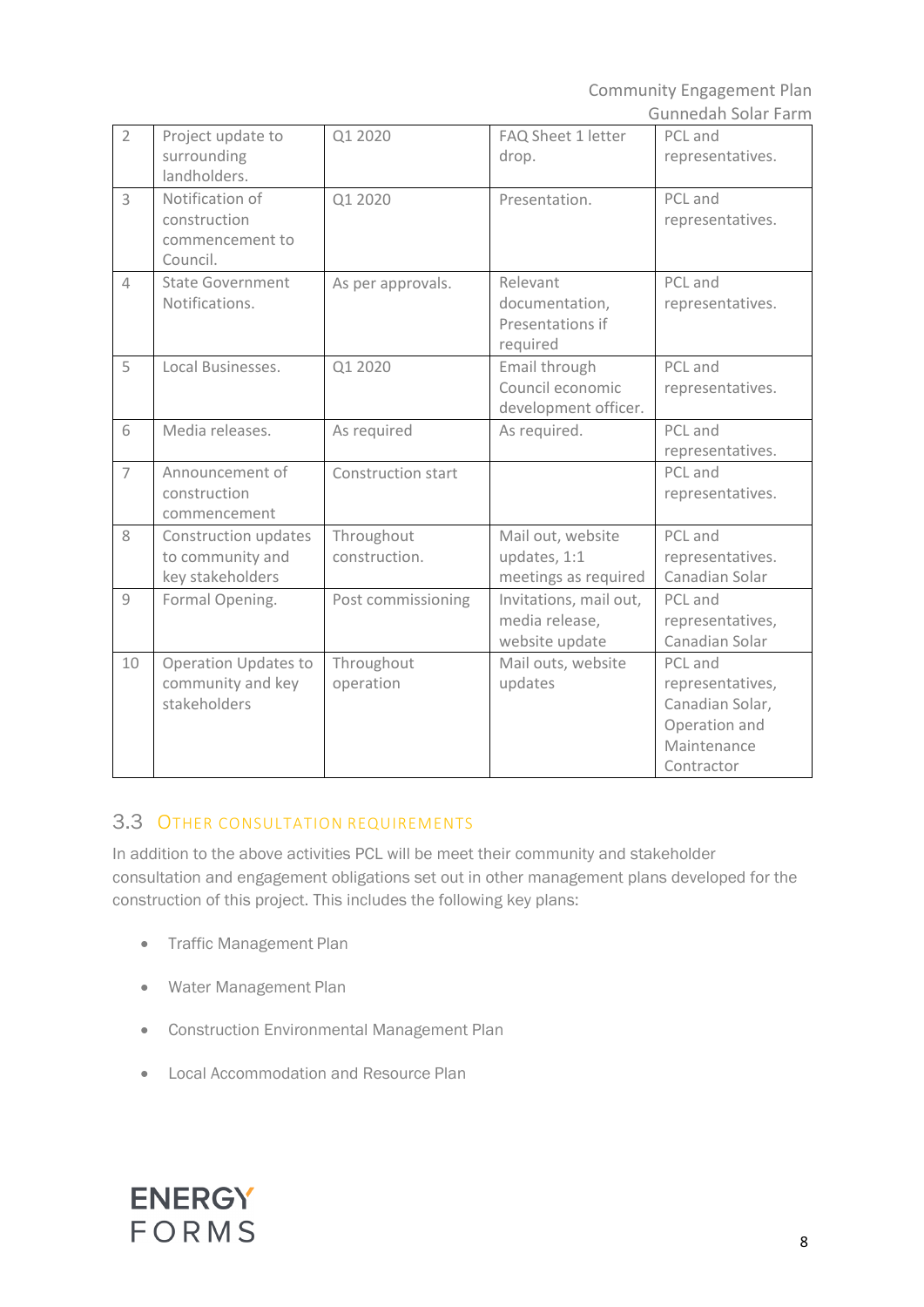# <span id="page-8-0"></span>4 Stakeholder contact management

### 4.1 STAKEHOLDER CONTACT MANAGEMENT

A stakeholder database and register has been established to record and track details of all stakeholder and community contact (including enquiries, complaints, meetings, events and question arising from community consultation.)

The Register will continue to be utilised to capture community members contact details, the nature of the contact, how the contact was received, any matters raised and any actions required, as well as Project team responses, follow-up and close out.

#### 4.2 ENQUIRIES AND COMPLAINT MANAGEMENT

The timely and effective management of queries and complaints is a critical component to the successful delivery of the Project. Complaints will be investigated and an appropriate response provided as soon as is practicably possible and in accordance with the complaints management protocols set out in the following associated plans

- GSF Construction Environmental Management Plan
- **GSF Operation Environmental Management Plan**